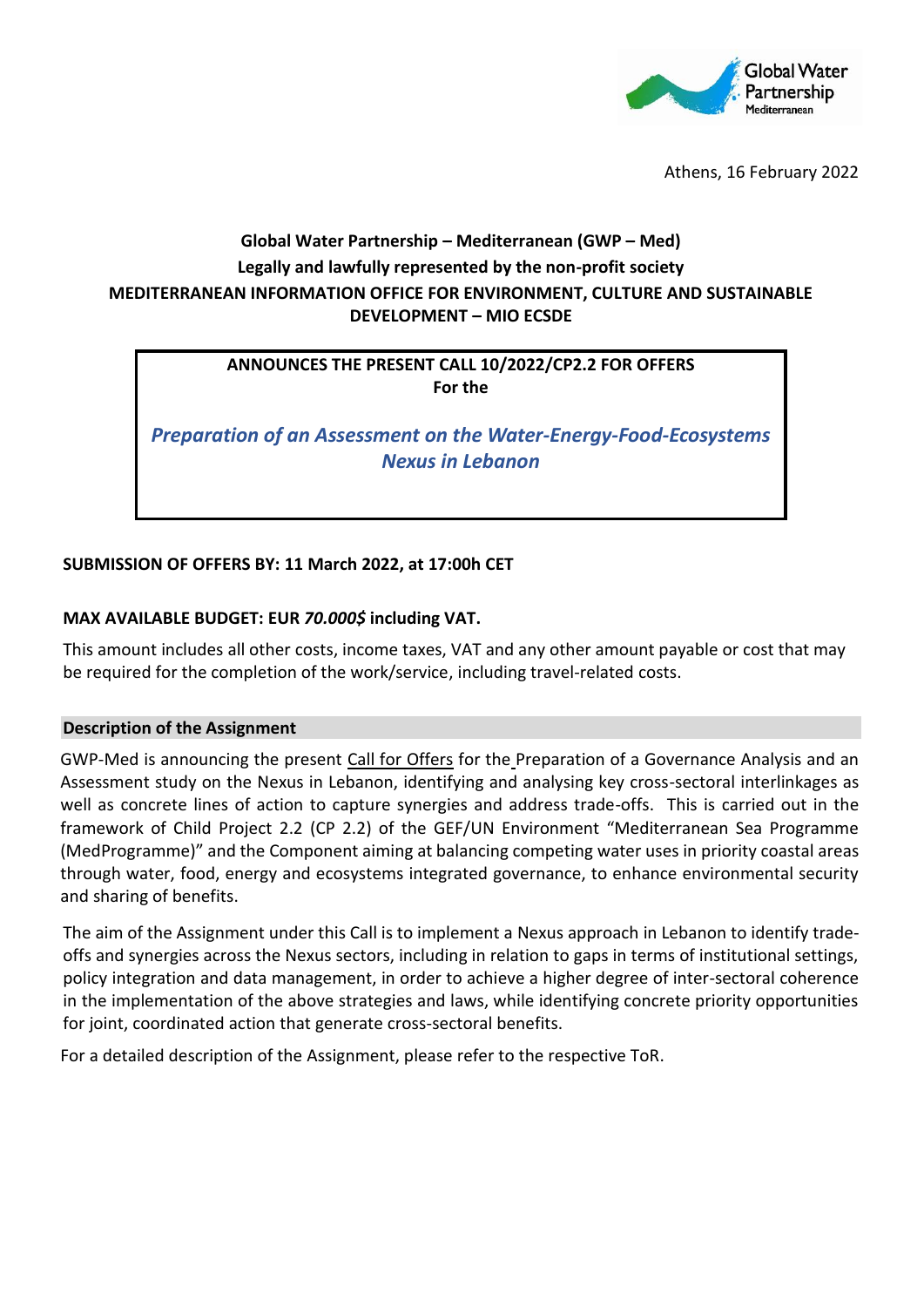#### **Procurement**

The procurement will proceed having regard to:

- $\checkmark$  General principles of EU law on procurements.
- $\checkmark$  Internal Rules and Regulations of MIO-ECSDE/GWP-MED which can be found at [https://mio](https://mio-ecsde.org/about-us/our-accountability)[ecsde.org/about-us/our-accountability](https://mio-ecsde.org/about-us/our-accountability) and at [https://www.gwp.org/en/About/who/Governance-](https://www.gwp.org/en/About/who/Governance-Funding/)[Funding/](https://www.gwp.org/en/About/who/Governance-Funding/) .
- $\checkmark$  The present CALL FOR OFFERS and its supporting documents.

#### **Offer Submission**

Interested participants should submit an offer including the following:

- **1. Technical Offer form** (Attached)
- **2. Solemn Self Declaration** (Attached)
- **3. Financial offer form** (Attached)

## **Please read carefully the section "Place & Time of Offers Submission" of the present call, on how exactly you are required to submit your offer**

Offers must be submitted for the entire Assignment. Offersfor part of the Assignment will not be accepted.

The Participants shall bear all costs associated with the preparation and submission of their offer. The Contracting Authority will in no case be responsible or liable for such costs, whatever the conduct or outcome of the procedure. The Contracting Authority will neither be responsible for, nor cover, any expenses or losses incurred by the participants for any site visits and inspections or any other aspect of their offer.

#### **Deadline for submission of offers**

The **deadline** for submission of offers is set to be **11 March 2022, at 17:00h CET.**

The successful participant will be informed within 10 working days following the submission deadline.

The results of the present call for offers will be published at the GWP-Med Websit[e www.gwpmed.org](http://www.gwpmed.org/)

#### **Clarifications**

Requests for clarifications should be submitted by email, the latest, seven (7) days before the closing date of this call for offers.

The answers / additional information will be published on the website of GWP-Med four (4) days before the closing date of this call for offers.

#### **Eligibility Conditions – Participation Requirements**

Participation in the present call for offers is open, on equal terms, to any natural or legal person or entity who meet the legal, financial and technical conditions laid down in this Call where they possess adequate professional experience and capacity.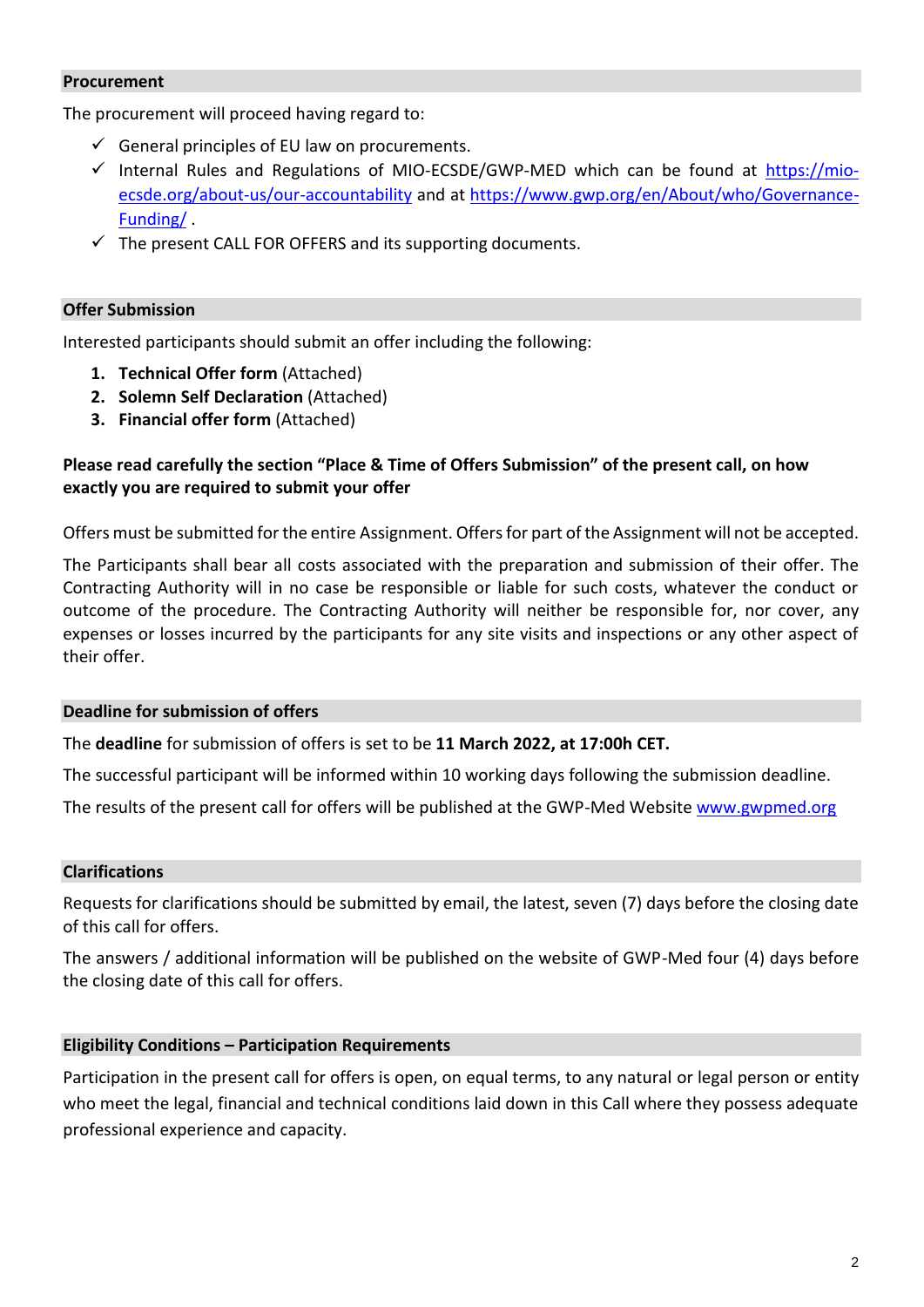# **Grounds for exclusion – disqualification (ON/OFF)**

Participants should verify by submitting a **solemn declaration** (annexed to the present Call) that they are not bankrupt or subject of proceeding for a declaration of bankruptcy, that they are in good standing, operate under no legal restrictions, are not under any liquidation procedure or the subject of proceedings for declaration of liquidation or any similar situation and that they have not been convicted for any one of the following legal offences: participation in a criminal organization, corruption, bribery, fraud, money laundering, terrorist, child labour and human trafficking.

Please refer to the **Solemn Self-Declaration Statement in Annex 1 which should be filled in and signed as indicated. Failure to comply with the requirements included in the Self Declaration is considered ground for exclusion.**

# **Selection Criteria (Pass/Fail)**

Successful participant (Natural or Legal Person or Entity):

- Must have a record of minimum 3 projects over the last 10 years of comparable nature and degree of complexity relevant to those required for this Contract
- Must have cumulative annual turnover for the last two financial years must be at least equivalent to the maximum amount of this call.
- Must be enrolled in one of the official professional or trade register kept in their country of registration.
- Must have the capability to produce GIS maps.

### **Failure to provide the minimum required criteria is considered ground for disqualification**

#### **Qualification and Experience**

Participants in the call are required to have solid experience in developing and managing complex projects in the field related to the tasks described in the ToR. This needs to be demonstrated in the **Technical Offer** to be submitted as part of the application. A template for the Technical Offer form is available in the Call for Offers.

The Technical Offer Form consists of the following sections:

- Section 1: Expertise and work experience
- Section 2: Approach and Methodology

#### Regarding Section 1: Expertise and work experience:

The scope of work requires an interdisciplinary team of skilled experts with previous experience in activities similar to those that this assignment entails.

The required and desired qualifications for all experts, including the Team Leader, to be engaged in this assignment are presented in Table 1 below. The inclusion of experts so as the team responds to **every area of expertise** defined in the table below **is mandatory**. If the qualifications of an expert cover the requirements of more than one area of expertise, that expert can be also proposed for these other areas. Qualifications additional to the minimum requested per category will receive additional score under the evaluation process as described in the section Evaluation Process and Awarding Criterion. In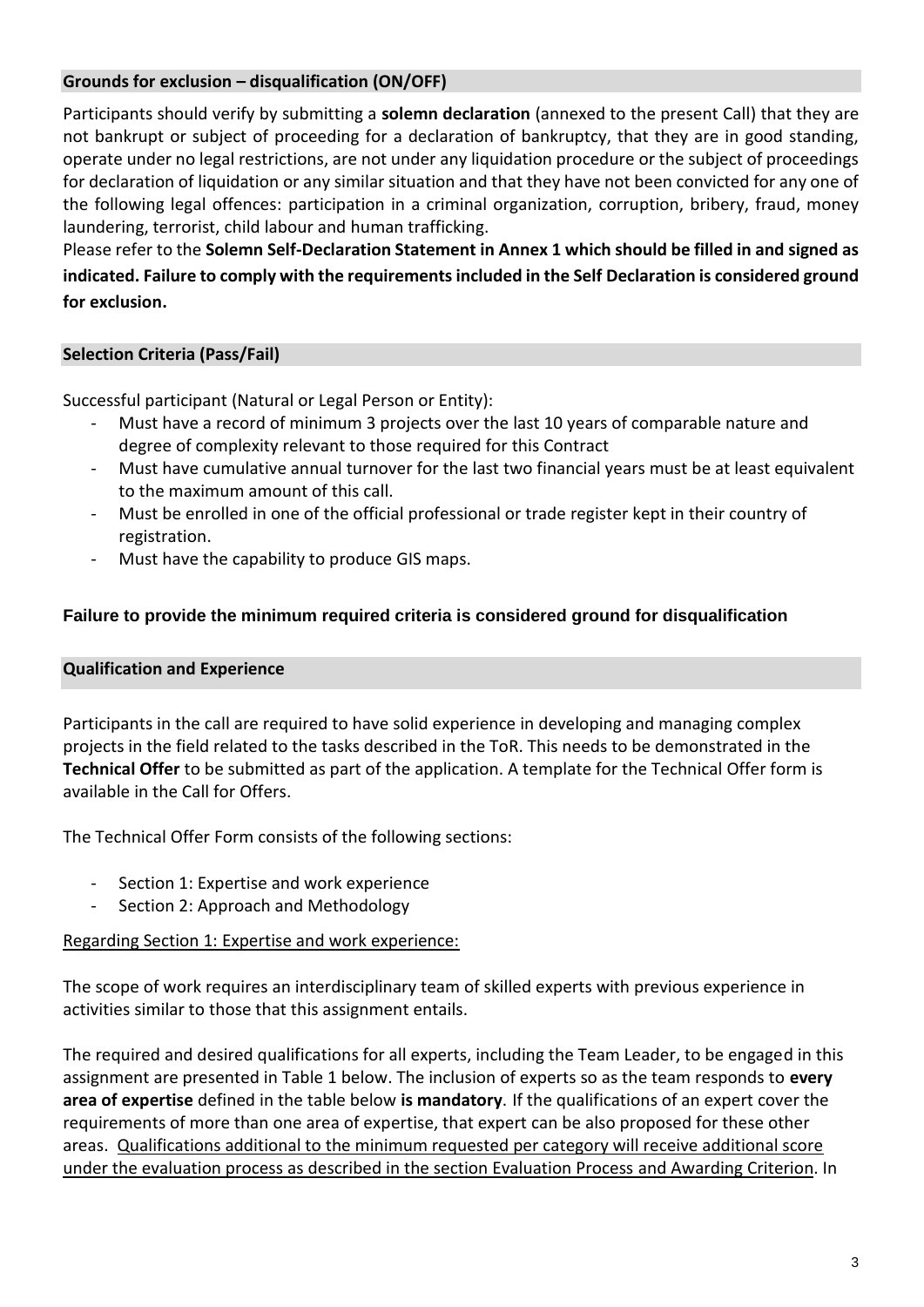addition, the Participant may propose -as they deem appropriate- additional experts covering other specific areas of expertise.

# **Failure to provide the minimum required qualifications is considered ground for disqualification.**

| Expert n.      | <b>Areas of Expertise</b>   | <b>Qualifications</b>                                                           |  |  |
|----------------|-----------------------------|---------------------------------------------------------------------------------|--|--|
| 1              | Water<br>Resources          | o At least University degree (MSc or equivalent) in water resources             |  |  |
|                | Management expert /         | management, or environmental engineering/management, or a directly              |  |  |
|                | Team Leader                 | related field (Required).                                                       |  |  |
|                |                             | o Minimum 10 years of professional experience in the field of water             |  |  |
|                |                             | resources management (Required).                                                |  |  |
|                |                             | o Minimum 3 assignments/projects in Lebanon relevant to water resources         |  |  |
|                |                             | management (Required).                                                          |  |  |
|                |                             | o 1 assignments/project directly relevant to the Nexus approach in the past     |  |  |
|                |                             | 5 years (Required)                                                              |  |  |
|                |                             | o Excellent oral and written communication skills in English and Arabic. For    |  |  |
|                |                             | the spoken Arabic it is preferable that the candidate speaks Levantine Arabic.  |  |  |
| $\overline{2}$ | <b>Energy Policy expert</b> | o At least University degree in the field of Engineering or Energy Policy or a  |  |  |
|                |                             | directly related field (Required).                                              |  |  |
|                |                             | o Minimum 5 years of professional experience in the field of energy             |  |  |
|                |                             | (Required).                                                                     |  |  |
|                |                             | o Minimum 3 assignments/projects in Lebanon relevant to renewable energy        |  |  |
|                |                             | or energy use efficiency in the water or agriculture sectors (Required).        |  |  |
| 3              | Agriculture expert          | o At least University degree in the field of Agriculture, or Rural Development, |  |  |
|                |                             | or Forestry or a directly related field (Required).                             |  |  |
|                |                             | o Minimum 10 years of professional experience in the field of Agriculture, or   |  |  |
|                |                             | Rural Development, or Irrigation policies (Required).                           |  |  |
|                |                             | o Minimum 3 assignments/projects in Lebanon relevant to Agriculture, or         |  |  |
|                |                             | Rural Development, or Irrigation (Required).                                    |  |  |
| 4              | Environment expert          | o At least University degree in environmental engineering/management, or        |  |  |
|                |                             | Biology or a directly related field (Required).                                 |  |  |
|                |                             | o Minimum 10 years of professional experience in the field of environmental     |  |  |
|                |                             | policy (Required).                                                              |  |  |
|                |                             | o Minimum 3 assignments/projects in Lebanon relevant to the assessment          |  |  |
|                |                             | of environmental policies, plans or projects or environmental management        |  |  |
|                |                             | (Required).                                                                     |  |  |
| 5              | Institutional/Governance    | o At least University degree in Economics, Political Sciences, International    |  |  |
|                | expert                      | Relations, or any other related field (Required).                               |  |  |
|                |                             | o Minimum 3 years of of relevant professional working experience in the         |  |  |
|                |                             | field of governance (Required).                                                 |  |  |

Table 1 – Required qualifications for the Team of Experts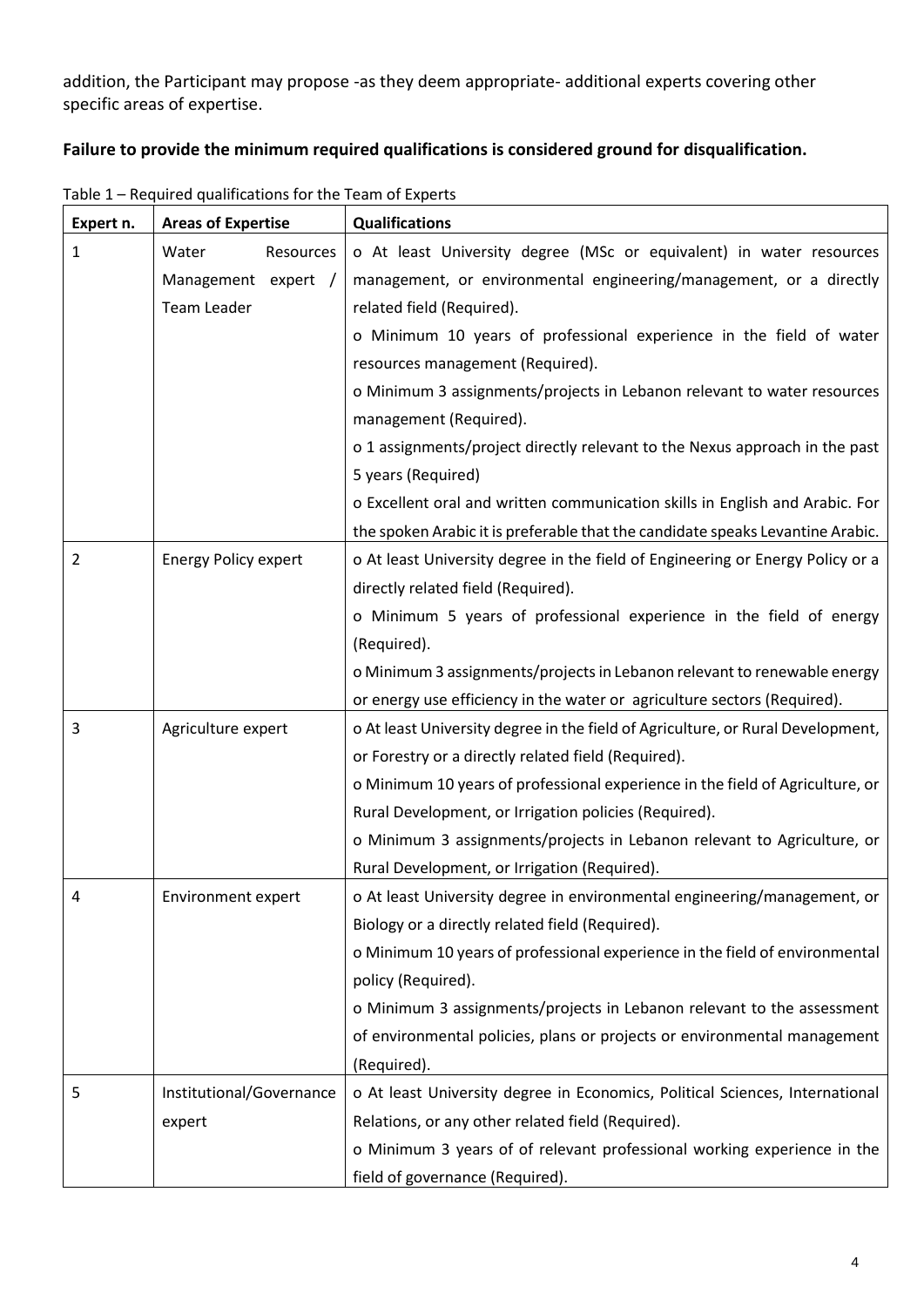|  |                                                                              |                                  |  | Minimum 2 assignments/projects in |  | Lebanon | relevant to |  |
|--|------------------------------------------------------------------------------|----------------------------------|--|-----------------------------------|--|---------|-------------|--|
|  | water/environmental governance and policy (Required).                        |                                  |  |                                   |  |         |             |  |
|  | o Excellent communication skills in English and Arabic. Spoken Arabic should |                                  |  |                                   |  |         |             |  |
|  |                                                                              | be Levantine Arabic. (Required). |  |                                   |  |         |             |  |

# **Evaluation process and Awarding Criterion**

The Award criterion is the most economically advantageous tender on the basis of best price / quality ratio.

Offers qualified in terms of exclusion grounds and selection criteria will be further evaluated on the basis of the requirements presented under section "Qualification and Experience", as follows:

| (1) Criterion                                                       | (2)        | (3) | <b>Points</b> | οf | (4) Score          |
|---------------------------------------------------------------------|------------|-----|---------------|----|--------------------|
|                                                                     | Weighting  |     | criterion     |    | $= (2) \times (3)$ |
|                                                                     | (w)        | (c) |               |    |                    |
| Section 1: Expertise and work experience                            | 80% total  |     |               |    |                    |
|                                                                     |            |     |               |    |                    |
| Water Resources Management expert - Team Leader                     | 23%        |     |               |    |                    |
|                                                                     |            |     |               |    |                    |
| At least University degree in water resources management, or        | 3%         |     |               |    |                    |
| environmental engineering/management, or a directly related field   |            |     |               |    |                    |
| (Required).                                                         |            |     |               |    |                    |
| Minimum 10 years of professional experience in the field of water   | 8%         |     |               |    |                    |
| resources management (Required).                                    |            |     |               |    |                    |
| Minimum 3 assignments/projects in Lebanon relevant to water         | 5%         |     |               |    |                    |
| resources management (Required)                                     |            |     |               |    |                    |
| 1 assignment/project directly relevant to the Nexus approach in the | 4%         |     |               |    |                    |
| past 5 years (Required)                                             |            |     |               |    |                    |
| Excellent communication skills in English and Arabic. Spoken Arabic | 3%         |     |               |    |                    |
| should be Levantine Arabic. (Required).                             |            |     |               |    |                    |
| Energy Policy expert                                                | <b>13%</b> |     |               |    |                    |
| At least University degree in the field of Engineering or Energy    | 3%         |     |               |    |                    |
| Policy or a directly related field (Required).                      |            |     |               |    |                    |
| Minimum 5 years of professional experience in the field of energy   | 5%         |     |               |    |                    |
| (Required).                                                         |            |     |               |    |                    |
| Minimum 3 assignments/projects in Lebanon relevant to               | 5%         |     |               |    |                    |
| renewable energy or energy use efficiency in the water or           |            |     |               |    |                    |
| agriculture sectors (Required)                                      |            |     |               |    |                    |
| Agriculture expert                                                  | <b>16%</b> |     |               |    |                    |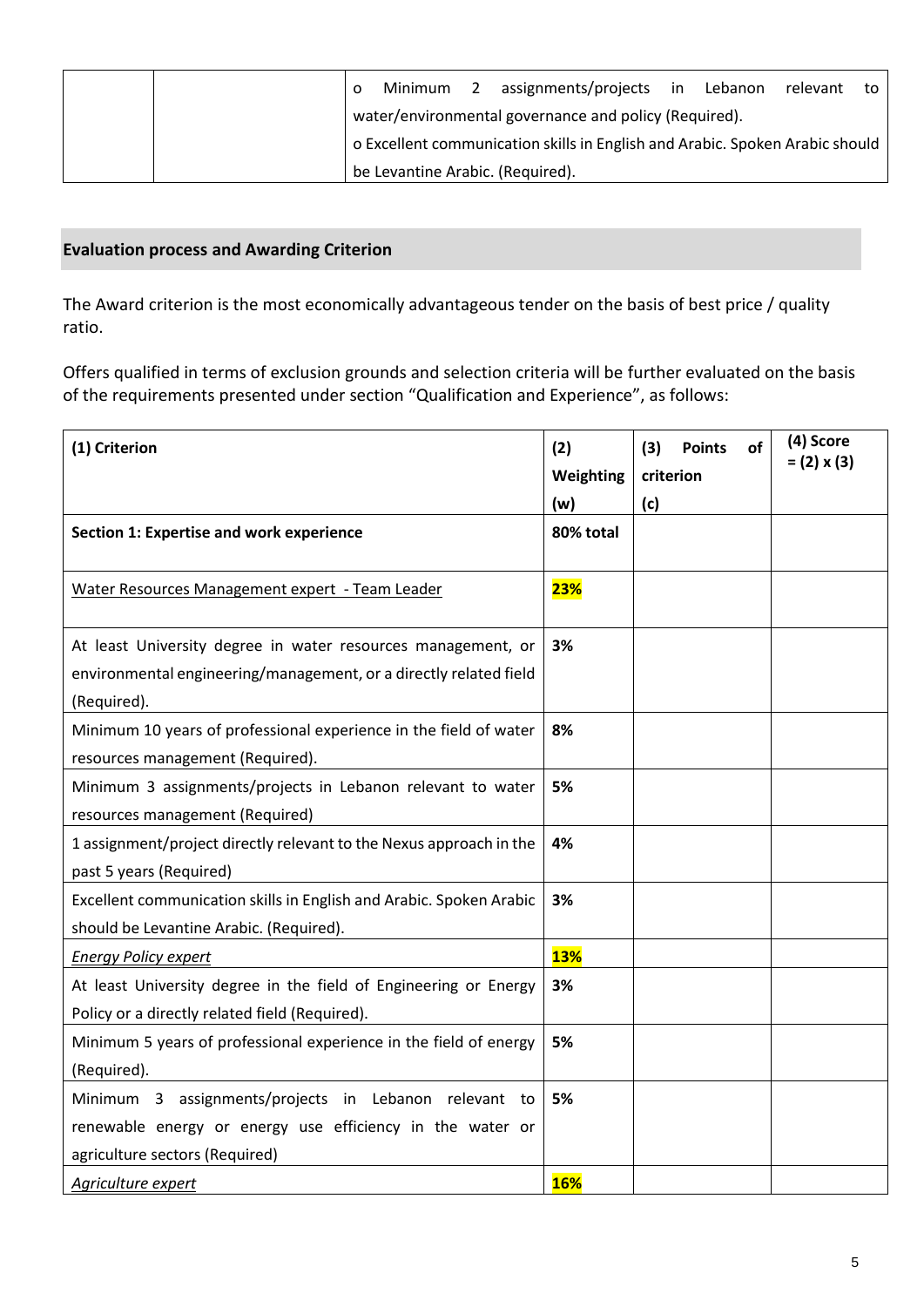| At least University degree in the field of Agriculture, or Rural       | 3%         |  |
|------------------------------------------------------------------------|------------|--|
| Development, or Forestry or a directly related field (Required).       |            |  |
| Minimum 10 years of professional experience in the field of            | 8%         |  |
| Agriculture, or Rural Development, or Irrigation policies (Required).  |            |  |
| Minimum 3 assignments/projects in Lebanon relevant to                  | 5%         |  |
| Agriculture, or Rural Development, or Irrigation (Required).           |            |  |
| Environment expert                                                     | <b>16%</b> |  |
| At<br>University<br>degree<br>environmental<br>least<br>in             | 3%         |  |
| engineering/management, or Biology or a directly related field         |            |  |
| (Required).                                                            |            |  |
| Minimum 10 years of professional experience in the field of            | 8%         |  |
| environmental policy (Required).                                       |            |  |
| Minimum 3 assignments/projects in Lebanon relevant to the              | 5%         |  |
| assessment of environmental policies, plans or projects (Required).    |            |  |
| Institutional/Governance expert                                        | <b>12%</b> |  |
| At least University degree in Economics, Political Sciences,           | 3%         |  |
| International Relations, or any other related field (Required).        |            |  |
| Minimum 3 years of of relevant professional working experience in      | 3%         |  |
| the field of governance (Required).                                    |            |  |
|                                                                        |            |  |
| Minimum 2 assignments/projects in Lebanon relevant to                  | 2%         |  |
| water/environmental governance and policy (Required).                  |            |  |
| Excellent communication skills in English and Arabic. Spoken Arabic    | 4%         |  |
| should be Levantine Arabic. (Required).                                |            |  |
| <b>Section 2: Approach and Methodology</b>                             | 20%<br>of  |  |
|                                                                        | total      |  |
| Approach to the requested Assignment: detailed description of the      | 15%        |  |
| methodology how the Participant will achieve all objectives and        |            |  |
| tasks and deliver all outputs as described in the Terms of Reference   |            |  |
| of the assignment, keeping in mind the appropriateness to local        |            |  |
| conditions.                                                            |            |  |
| Risks / Mitigation Measures: description of the potential risks for    | 5%         |  |
| implementation of this assignment that may impact<br>the               |            |  |
| achievement and timely completion of expected results as well as       |            |  |
| their quality. Describe measures that will be put in place to mitigate |            |  |
| these risks.                                                           |            |  |

# **Failure to provide the minimum required qualifications is considered ground for disqualification.**

**Scoring** for each evaluated section will be made as following: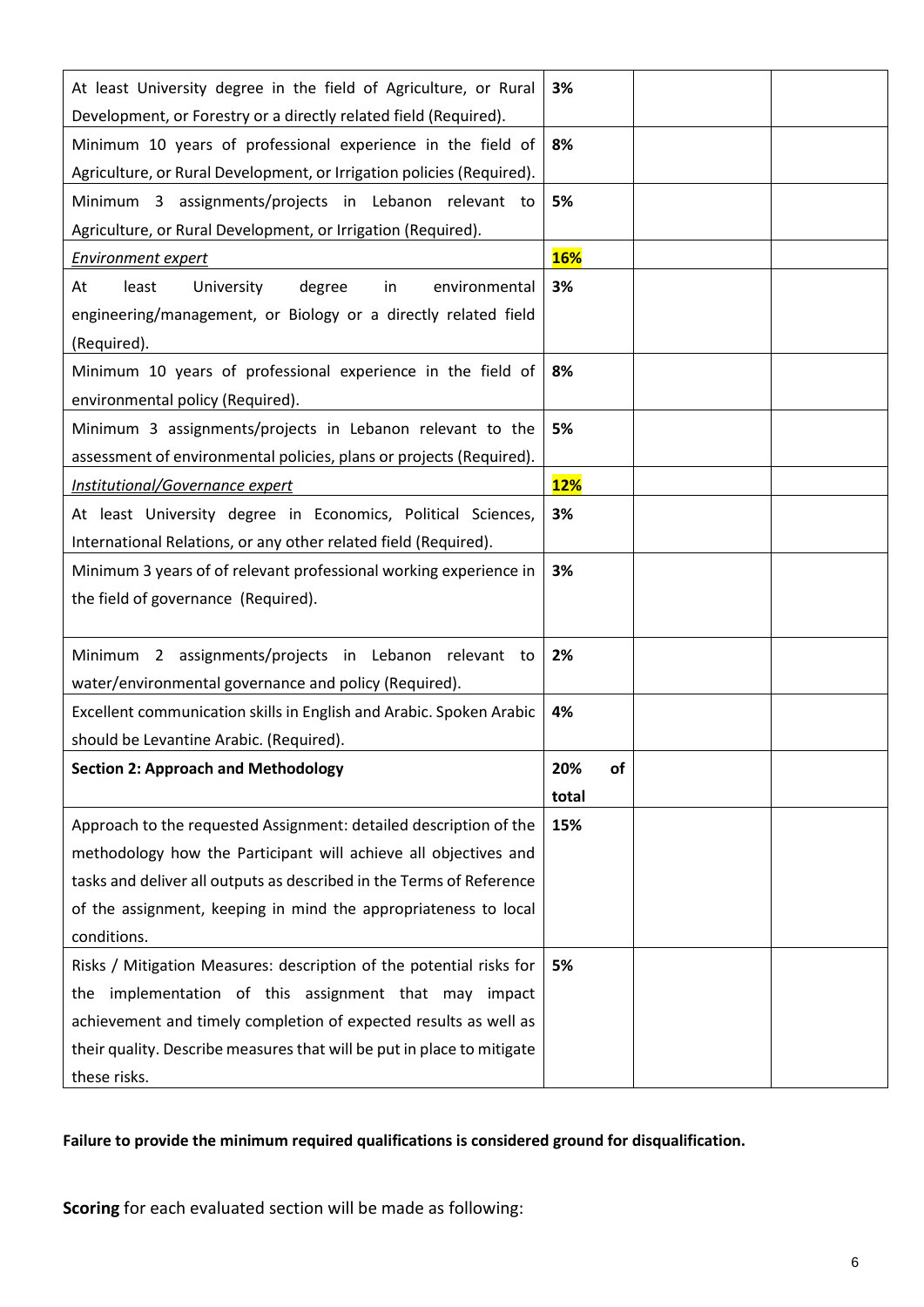**Section 1** – Expertise and work experience: For Section 1 score starts at 100 points (when minimum requirements are met) and can reach 150 points depending on the description of the participant and the number of projects implemented in excess of those required as a minimum. (100p Base +10p for extra criteria over base up to 50 additional points)

**Section 2** – Approach and Methodology: For Section 2, score starts at 100 points and can reach 150 points depending on the length, detail, depth, and structure of the information provided.

Each Section/evaluation criterion is evaluated autonomously. The final scoring of each evaluation criterion is the outcome of its scoring multiplied by the corresponding weighting factor. The overall score of the technical offer is the sum of the final scoring of all the Sections/evaluation criteria.

The overall score of the technical offer is calculated on the basis of the following formula: **Bi = w1 x c1 + w2 x c2 +……**

For the overall score which will determine the ranking of offers, technical evaluation will be weighted with 80%, and the financial offer with 20%.

The final listing of the most advantageous offers will be made on the basis of the following formula: **Λi = 0.8\* (Bi/Bmax) + 0.2 \* (Kmin/Ki).**

Where:

- Bmax: the max score received by the best of the technical offers received
- Bi: the score of the technical offer
- Kmin: The cost of the financial offer with the minimum price offered.
- Ki: The cost of the financial offer

The most advantageous offers is the one with the greater value of Λ.

In case of equality of overall scores, the winning proposal is the one whose corresponding technical proposal received the highest rating.

# **Duration of the Contract**

The overall duration of the contract will be maximum 12 months.

# **Contract Price, Deliverables and Schedule of Payment**

The maximum fee for this assignment is 70.000 USD. This amount includes all other costs, income taxes and any other amount payable or cost that may be required for the completion of the work/service, including VAT.

For a detailed description of Tasks, please refer to the ToR. Deadlines to be possibly adapted based on the actual dates that the workshops will take place.

| Task # Deliverables                                                                     | <b>Deadline</b> |
|-----------------------------------------------------------------------------------------|-----------------|
| - Governance analysis: Criteria for the selection of indicators, Table of 3 weeks after |                 |
| <b>Content and Work Plan</b>                                                            | contract        |
| - Nexus Assessment: Inception Report and Table of Content                               | signed          |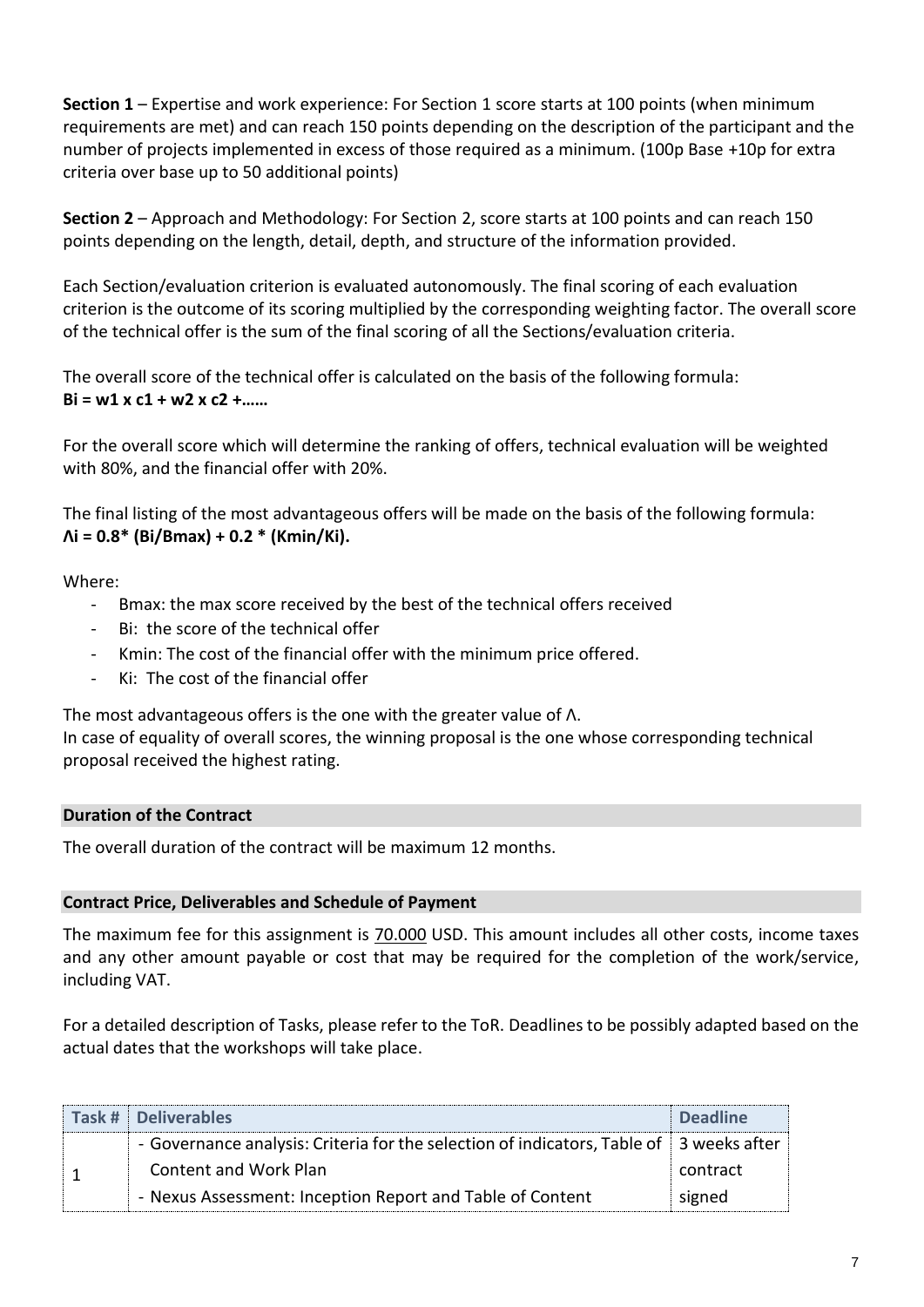| $\overline{2}$ | - Consolidated overview of current status and trends in the Nexus<br>sectors<br>- Identification of key policy/thematic areas                                                                                                                                                                                           | 5 weeks after<br>contract<br>signed |
|----------------|-------------------------------------------------------------------------------------------------------------------------------------------------------------------------------------------------------------------------------------------------------------------------------------------------------------------------|-------------------------------------|
| 3              | - Brief overview of strategic and decision-making frameworks in the<br>policy/thematic areas of priority and assessment of how cross-<br>sectoral interlinkages are addressed                                                                                                                                           | 7 weeks after<br>contract<br>signed |
| 4              | - Governance Analysis draft<br>- List of key interlinkages in the policy/thematic areas of priority,<br>identifying key barriers or gaps for coordinated cross-sectoral action<br>- Presentations in the 1st Multi-stakeholders Consultation meeting<br>and the Thematic Group on Water Resources/other thematic groups | May-June<br>2022                    |
| 5              | - Analysis of top priority interlinkages, vis-a-vis the related provisions<br>of the National Water Sector Strategy, including list of proposed<br>measures (see Task 6 above for details)                                                                                                                              | September<br>2022                   |
| 6              | - Overview of national and international financing schemes and<br>instruments and of IFIs' strategies and priorities<br>- Short-list of concrete Nexus interventions exhibiting strong cross-<br>sectoral relevance and benefits                                                                                        | September<br>2022                   |
| 7              | - Presentation of final draft of findings at the 2nd Multi-stakeholders<br>Consultation meeting and the Thematic Group on Water<br>Resources/other thematic groups                                                                                                                                                      | December<br>2022                    |
| 8              | Drafting of final Assessment Report, as well as technical summary,<br>layman's summary and factsheet of the key findings of the<br>Assessment.                                                                                                                                                                          | January 2023                        |

# **Schedule of payments:**

Accomplishment of deliverable 1: 20% of total contract amount Accomplishment of deliverables 2-4: 30% of total contract amount Accomplishment of deliverables 5-8: 20% of total contract amount Approval of final deliverables: 30% of the total contract amount

GWP-Med may order additional services from the successful candidate to complement the task described in the ToR if specific needs arise that cannot be anticipated at this moment. In any case the value of any additional service requested cannot exceed 50% of the amount of the present call.

# **Termination / cancelation / repetition / reformulation of the procurement procedure**

Termination of a procurement procedure, partial cancellation and repetition of a procedure, reformulation of procedure results.

1. GWP-Med/MIO-ECSDE may, by a reasoned decision, and after the opinion of the competent body, cancel the procurement procedure by annulling the respective Call, either due to failure to submit a tender or the rejection of all tenders or the exclusion of all Participants in accordance with the terms and conditions of the Call.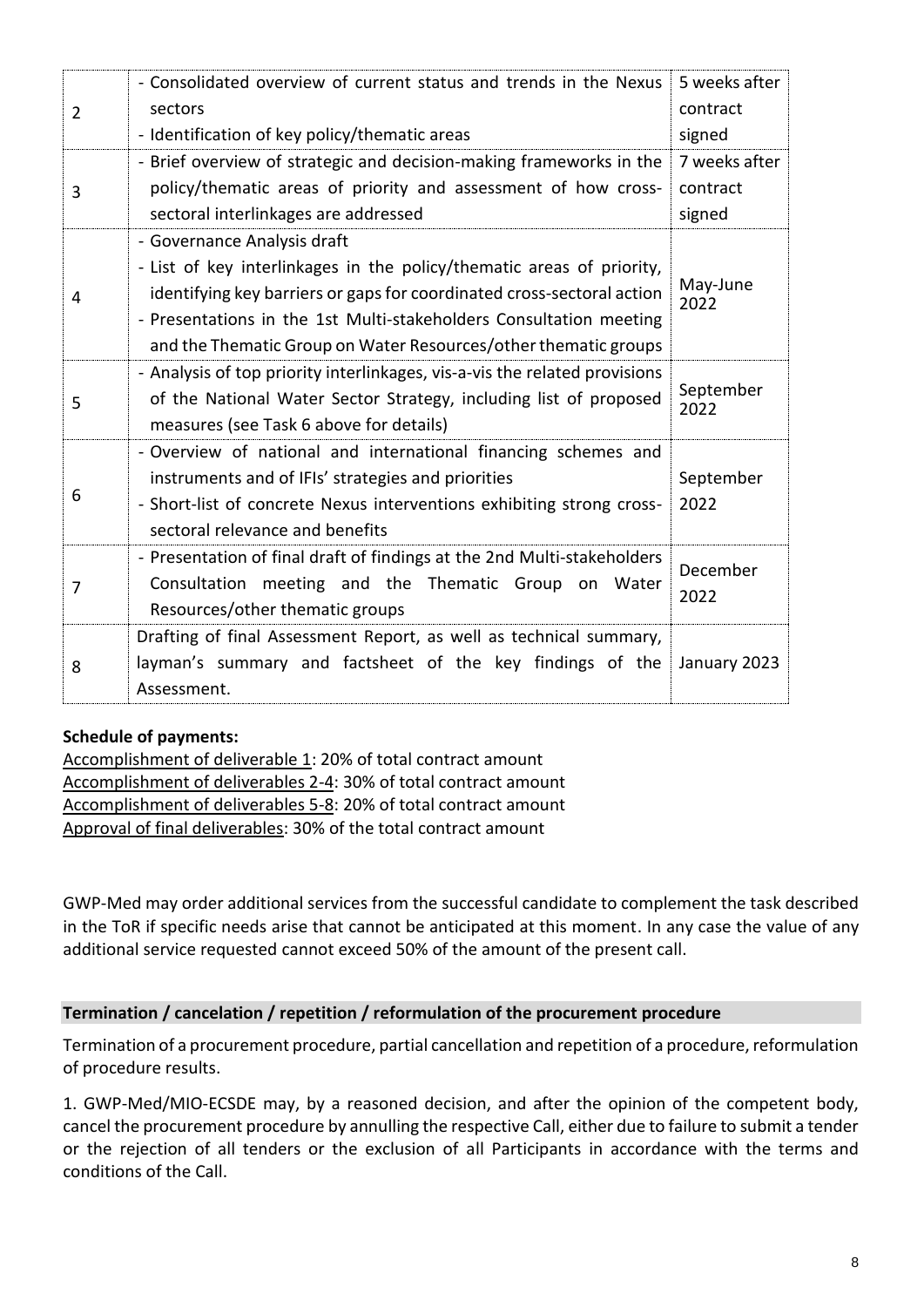2. Cancellation of the procurement procedure may take place by a reasoned decision of the GWP-Med/MIO-ECSDE, in the following cases:

- i. due to the irregularity of the procurement procedure
- ii. if the financial and technical parameters related to the award process have changed substantially and the execution of the contractual object is no longer of interest to GWP-Med/MIO-ECSDE
- iii. if due to force majeure, the contract cannot be properly executed
- iv. if the tender selected is deemed not economically advantageous
- v. in case of expiry of the bids
- vi. in case the needs of GWP-Med/MIO-ECSDE and / or of the beneficiary (-ies) of the project have changed
- vii. in case the circumstances have changed resulting in the inability to deliver the contract / project (eg local community reactions, inability to fund, etc.).
- viii. in case of other imperative reasons of public interest such as for purposes of public health or environmental protection.

3. If errors or omissions are found at any stage of the award procedure, the GWP-Med/MIO-ECSDE may, after the opinion of the competent body, either cancel the proceedings partially or reshape the outcome accordingly or decide to repeat the procedure from the point where the error occurred. or omission.

4. GWP-Med/MIO-ECSDE also reserves the right, after the opinion of the competent body, to decide, in addition to the cancellation of the procurement procedure or the annulment of the Call, the repetition of any phase of the concluding procedure, as well, with or without modifying its terms or recourse to the negotiation process, provided it is in conformity with the Internal Rules and Regulations of GWP-Med / MIO-ECSDE.

5. Under no circumstances shall GWP-Med / MIO-ECSDE be obliged to pay to Participants any compensation for expenses or other positive or consequential damages that may have been incurred by their participation in the proceedings.

# **Objections**

Objections against any act of the Contracting Authority can be submitted within five (5) days from the notification of the Contracting Authority's act.

An objection to the call for offers can be submitted within a period that extends up to half the period from the publication of the call in the Contacting Authority's website and the final date of submission of offers. For the calculation of this period's deadline, the dates of the publication of the call and the submission of the offers are considered. Objections are submitted in written, by courier, by fax or by email.

Objections are submitted to the Contracting Authority, which shall decide within ten (10) days from the notification of the objection. In the event of an objection to the call for offers, the Contracting Authority shall decide in any case before the closing date for the submission of offers. In case the Contracting Authority has not answered within the above deadline, the rejection of the objection is presumed.

# **Place & Time of Offers Submission**

**Exceptionally** and due to the restrictive measures in force due to the coronavirus pandemic, the submission of offers can be done via e-mail.

Therefore, you are kindly requested to prepare and send to [procurement@gwpmed.org](mailto:procurement@gwpmed.org) writing in the email subject line: Call for Offers 10/2022/CP2.2, Preparation of an Assessment on the Water-Energy